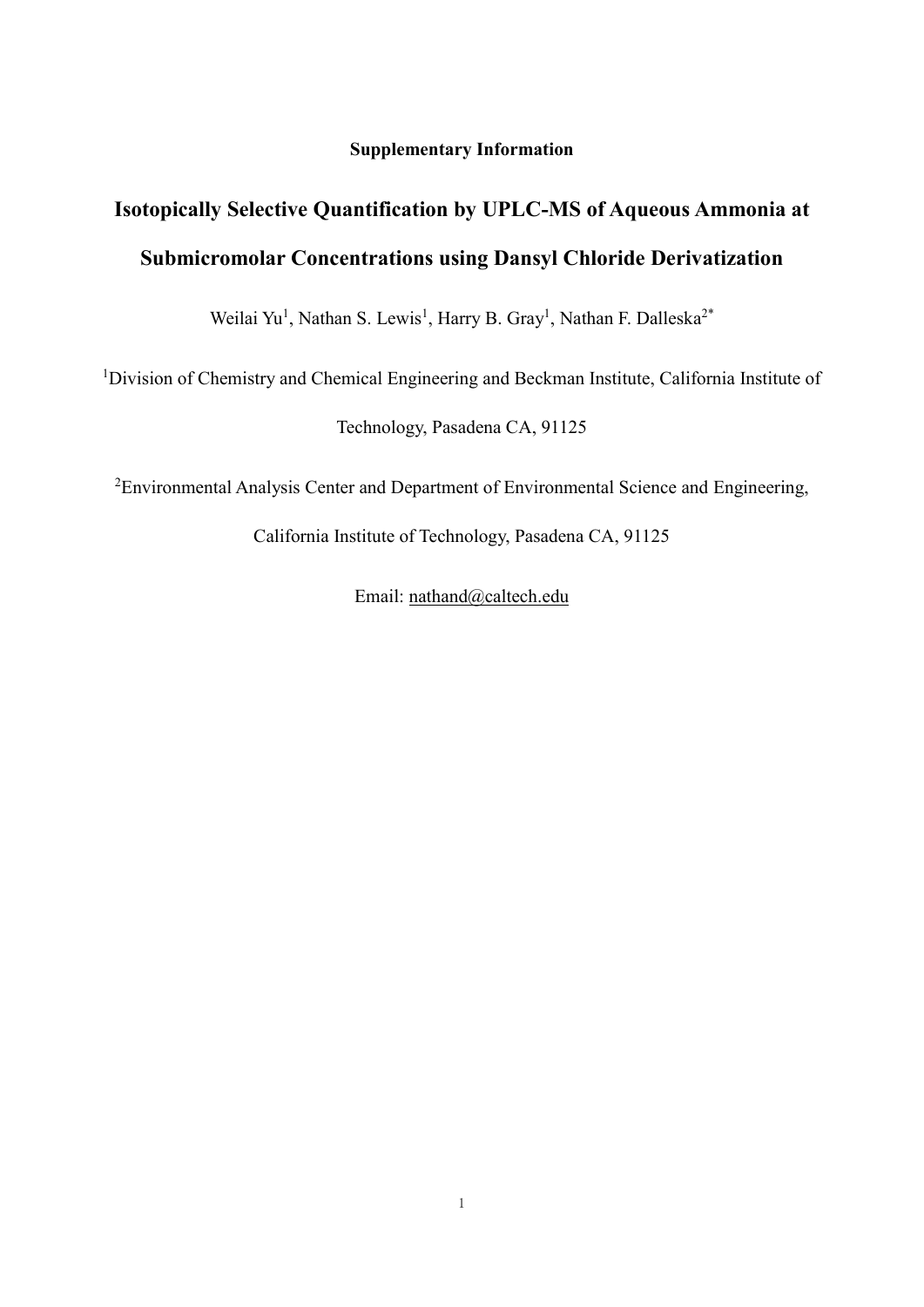## **Experimental**

**Materials:** NaCO<sub>3</sub> (anhydrous powder, >99.5%, ACS grade, EM Science), <sup>14</sup>NH<sub>4</sub>Cl (>99.7%, ACS Reagent, Baker Analyzed), <sup>15</sup>NH<sub>4</sub>Cl (<sup>15</sup>N  $\geq$  99%, Cambridge Isotope Laboratories, Inc), sulfuric acid (1.0 N, laboratory reagent, VMR Chemical), acetonitrile (UPLC grade, Fischer Chemical), dansyl chloride ( $\geq$ 99.0%, for HPLC, Sigma Aldrich). High-purity deionized water (measured resistivity  $\geq$ 18.2 MΩ cm at room temperature, by Milli-Q purification system) was used in all experiments.

**UPLC-MS analysis:** UPLC-MS analyses were performed on an Acquity I-Class UPLC coupled to a Xevo G2-S Quadrupole Time-of-Flight (QTof) mass spectrometer (both from Waters Corporation, Milford MA). 3 µL of the final derivatized solution was injected for separation on a Waters BEH C18 column (2.1 x 100 mm, 1.7  $\mu$ m) with mobile phase flowing at 0.300 mL/min. Initial composition was 90 % water. At 0.25 minutes acetonitrile was increased linearly to 90 % at 3.25 minutes and maintained for 0.5 minutes. Acetonitrile was linearly decreased back to 10 % at 4.00 minutes and held for 0.2 minutes before the next run was started. Ionization was performed in a Waters atmospheric pressure ionization source operated in electrospray ionization mode. The capillary voltage was 3.0 kV, sampling cone 40 V, source temperature 120 ℃, source offset 80 V, desolvation temperature 450 ℃, cone gas flow 30 L/hr and desolvation gas flow 800 L/hr. The TOF was operated in resolution mode using the 120.0813 m/z fragment of leucine encephalin as a lock mass ion and data was recorded from 50 to 500 m/z.

**Dansyl chloride derivatization:** dansyl chloride derivatization processes were performed by preparing solution mixtures in 2 mL glass or plastic vials in the following order: 0.4 mL of  $\sim$ 290  $\mu$ M dansyl chloride dissolved in acetonitrile; 0.3 mL of sodium carbonate stock solution (2 g/100 mL); and 0.4 mL of a NH<sub>4</sub>Cl solution in 50 mM H<sub>2</sub>SO<sub>4</sub>(aq). The vials were capped and vortexed for 10 s before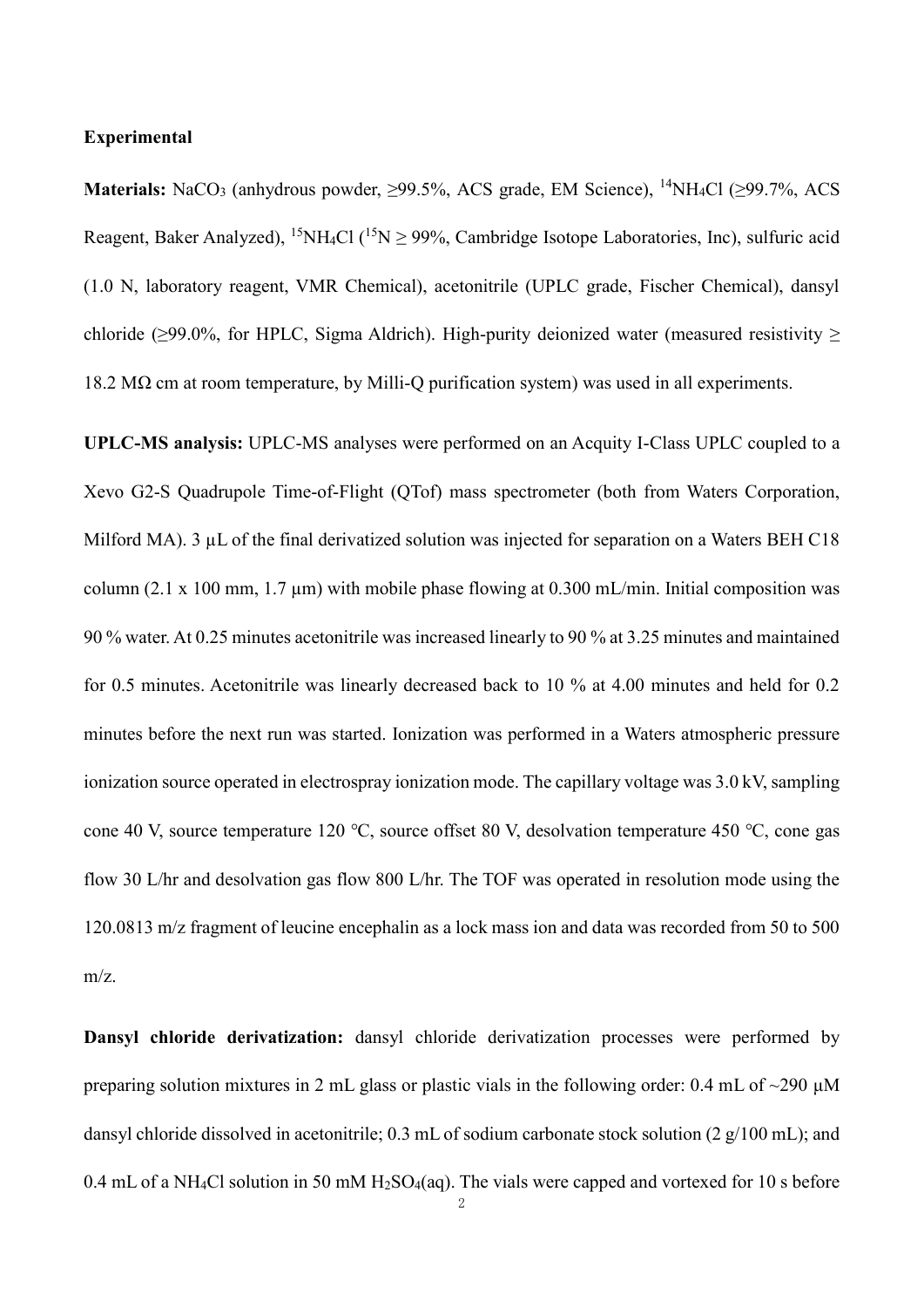being loaded onto the autosampler plate for analysis. The derivatization conditions were extensively optimized; for example, the optimal pH value of the resulting mixtures was  $\sim 9.5 \pm 0.5$ , and no heating was required. The derivatization products (DNS-NH<sub>2</sub>) were separated by reverse-phase chromatography using a binary water/acetonitrile solvent with a steady gradient. Each sample was measured three times consecutively. The concentration of the derivative was quantified by the MS peak area at specific mass positions (m/z=251.0854 for <sup>14</sup>N and z=252.0825 for <sup>15</sup>N). The mass windows were 0.01 m/z for this instrument. Data analysis was performed using Ouanlynx software (Waters Corporation).

It is important to note that the product molecule containing  $14N$  from ammonia and one  $13C$  atom appears at m/z 252.0888, or 0.0063 m/z away from  $^{15}N$ . Care must be taken that adequate mass resolution is maintained, especially if the concentration of <sup>14</sup>N ammonia is more than several times the <sup>15</sup>N concentration.

**Measurement of ambient ammonia contamination:** Ambient ammonia-trapping experiments were performed by leaving 0.4 mL of <sup>15</sup>N-labelled ammonium solutions (~10  $\mu$ M) open for 6 h in vials placed in labs and/or restrooms. The derivatization procedures were then performed and the vials were capped and transferred for UPLC-MS analysis. During the course of ammonia-trapping experiments, a control sample was prepared by leaving the same volume of <sup>15</sup>N-labelled ammonia solution in place with the vial capped.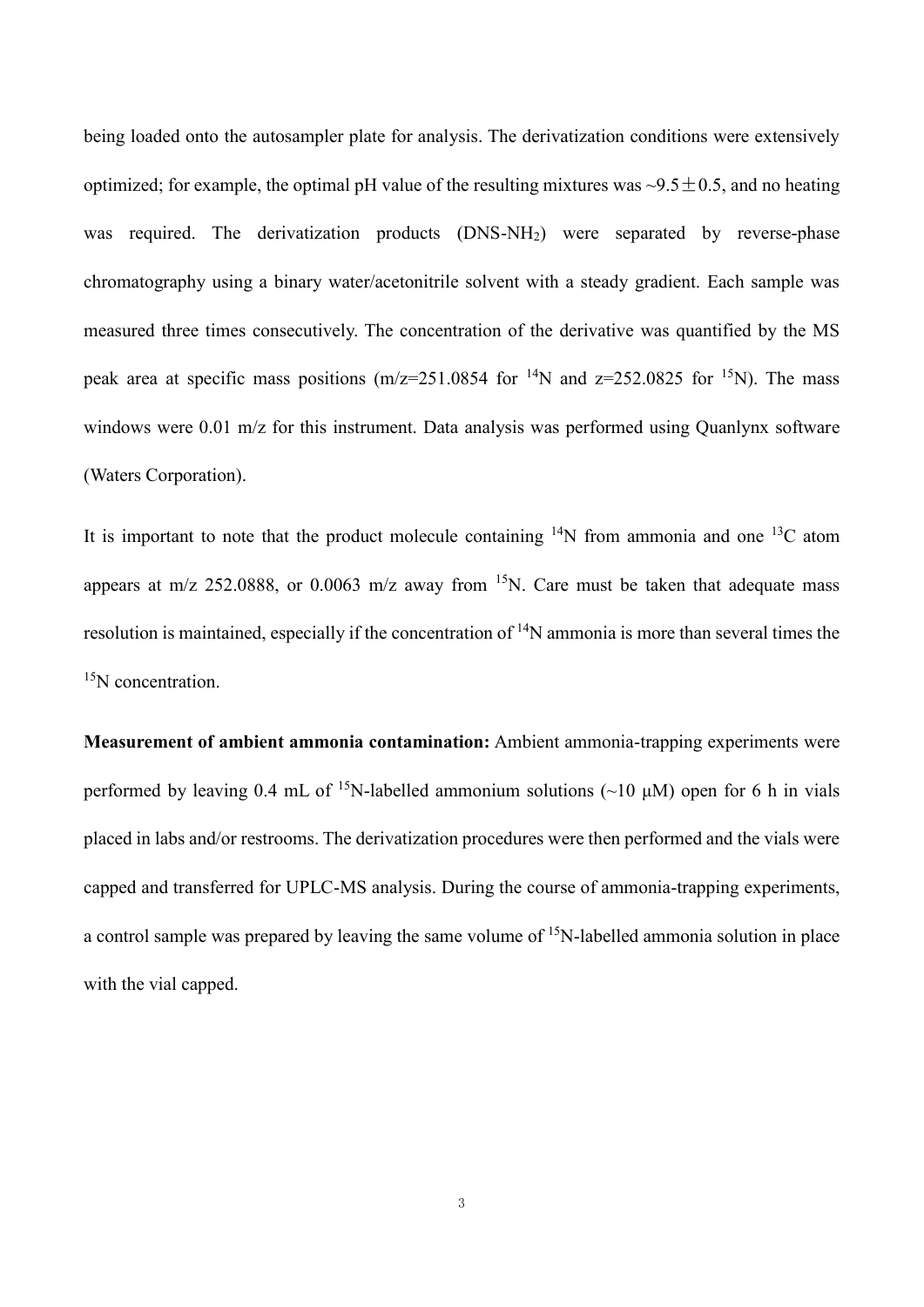

**Figure S1.** Reactions of dansyl chloride molecules with (a) ammonia to form DNS-NH<sup>2</sup> and (b) water to form DNS-OH and a comparison in molecular masses between DNS-NH2/DNS-OH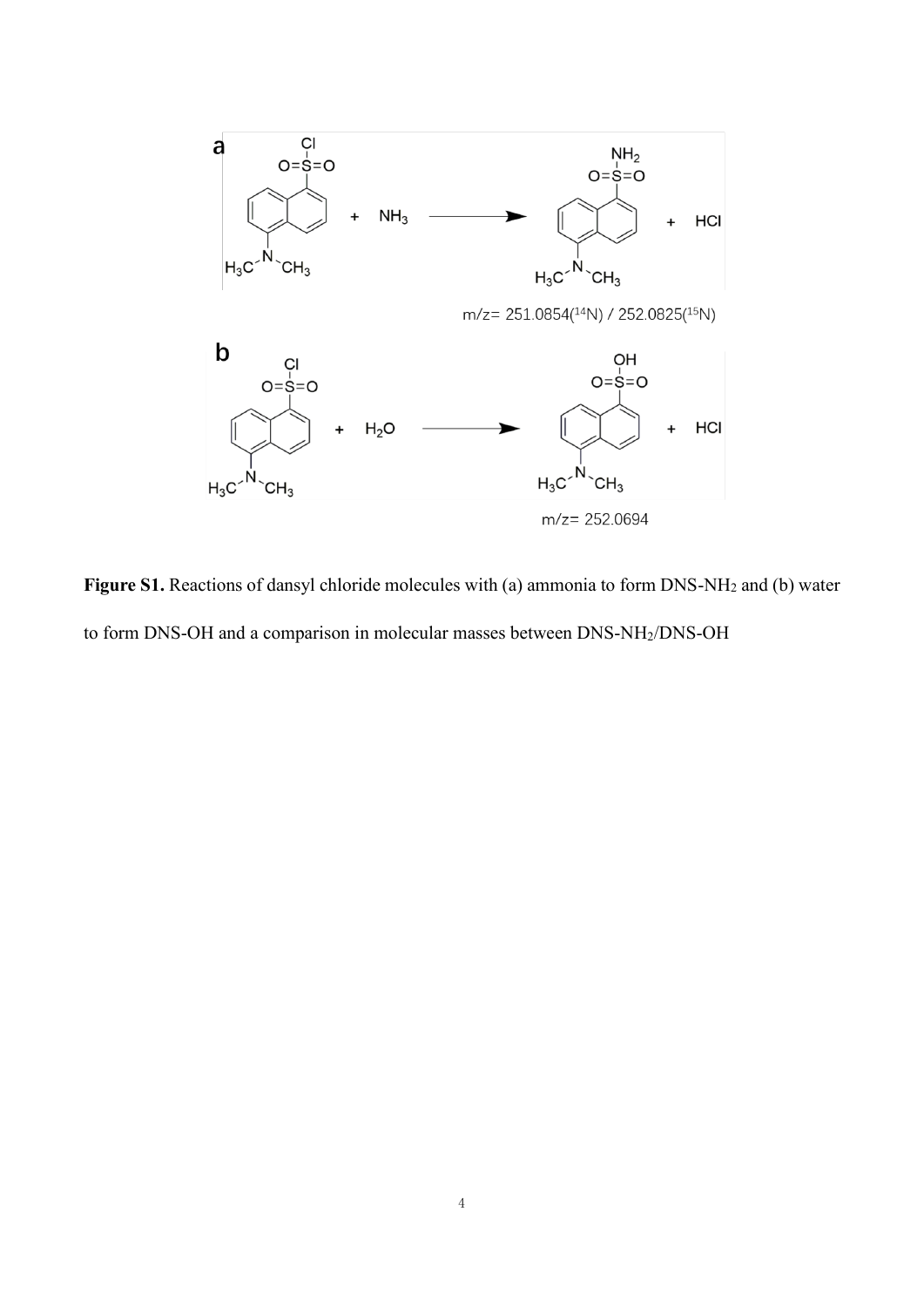

**Figure S2.** (a) Comparison of mass-selected chromatographs for DNS-OH (red) and DNS-NH<sup>2</sup> (blue) products; (b) comparison of mass-selected chromatographs for DNS-NH<sub>2</sub> labelled with <sup>14</sup>N or <sup>15</sup>N, respectively; (c-e) comparison of representative time-integral mass spectra for (c)  $DNS-15NH_2 \left(-3.1\right)$ min), (d) DNS-<sup>14</sup>NH<sub>2</sub> ( $\sim$ 3.1 min), and (e) DNS-OH ( $\sim$ 1.8 min). The shown values in the panel (c-e) represent the exact mass values for the major peaks.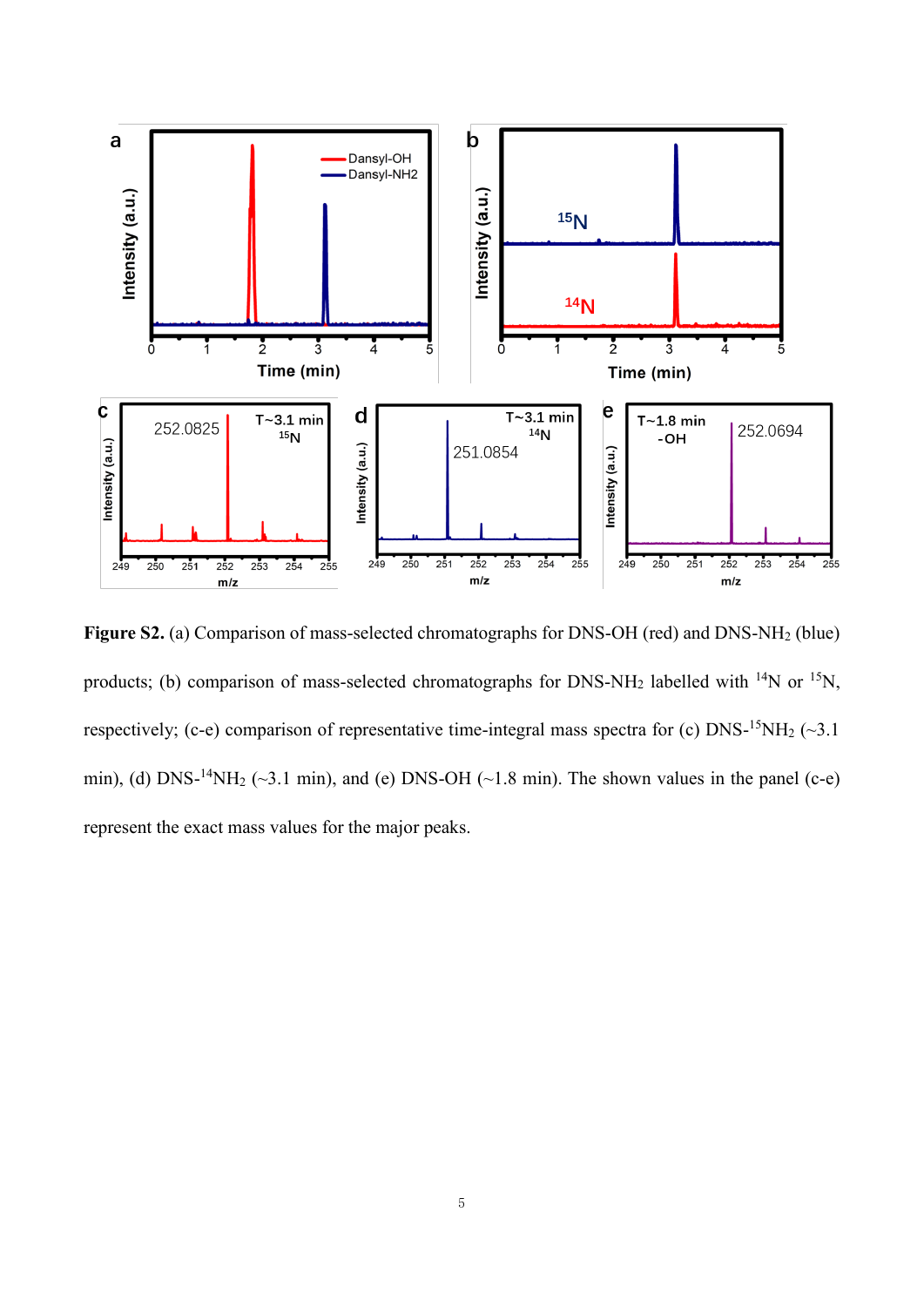

**Figure S3.** Optimizing ammonia derivatization conditions. (a) comparison of MS peak area (at m/z=252.0825) for the same derivatized aqueous ammonia  $(^{15}NH_4^+)$  sample  $(\sim 10 \mu M)$  vs different added volumes of NaCO<sub>3</sub>(aq) stock solution (2g/100 mL), corrected by a volume factor; (b) comparison of the MS peak area vs different heating time ( $\sim$ 70 °C) for the same aqueous ammonia sample in (a).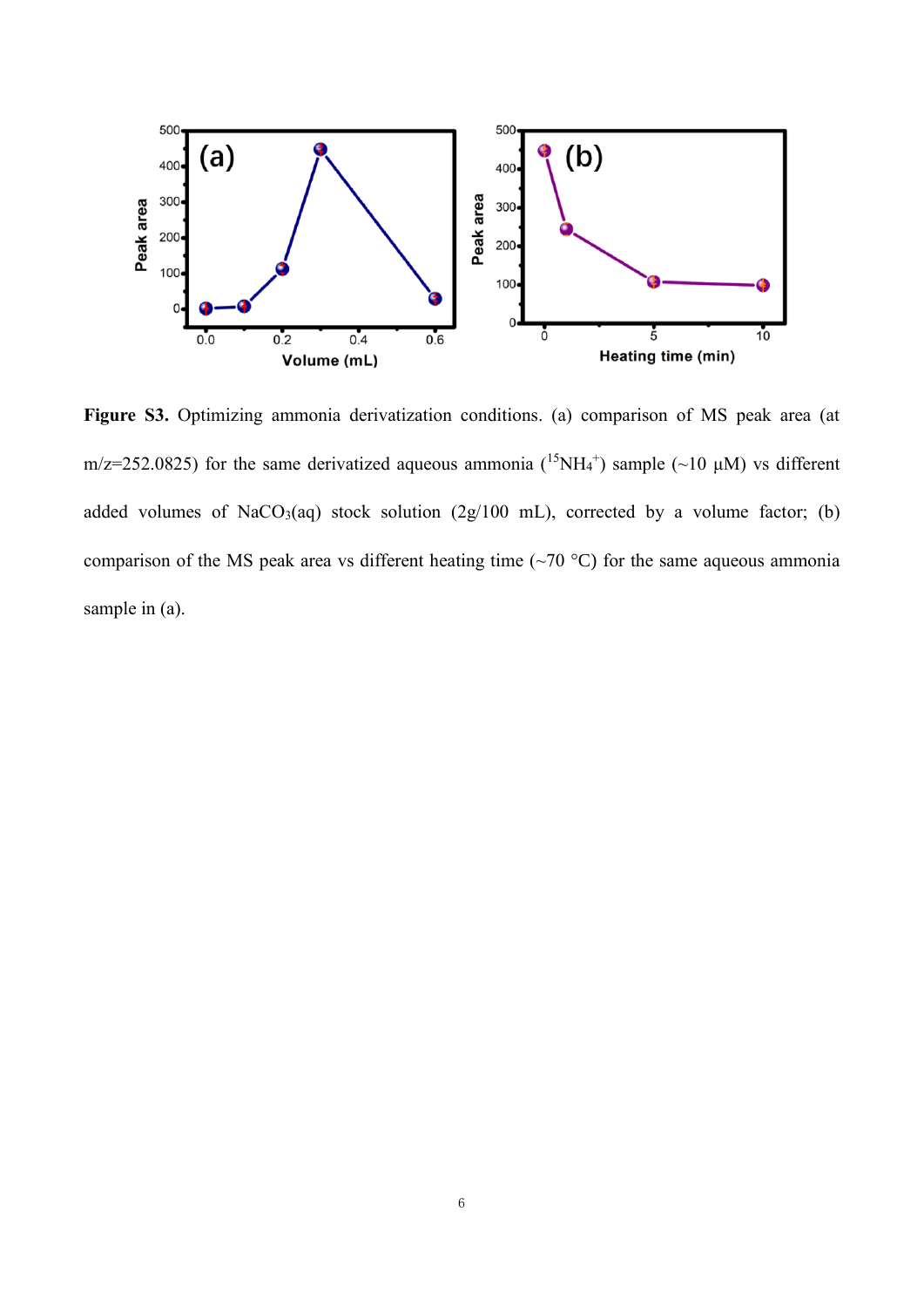

**Figure S4.** (a) comparisons of measured MS peak areas between a 14-day-old batch and a fresh batch of standard samples for generation of DNS-<sup>14</sup>NH<sub>2</sub> calibration curves (the samples were measured from the same UPLC-MS run); (b) comparison of MS peak area for the same batch of DNS-<sup>15</sup>NH<sub>2</sub> standard samples measured as-prepared and after storage of 18 days. (c) signal/noise ratios based on the MS signals for the DNS-<sup>15</sup>NH<sub>2</sub> standard samples in the concentration range below 8.5  $\mu$ M.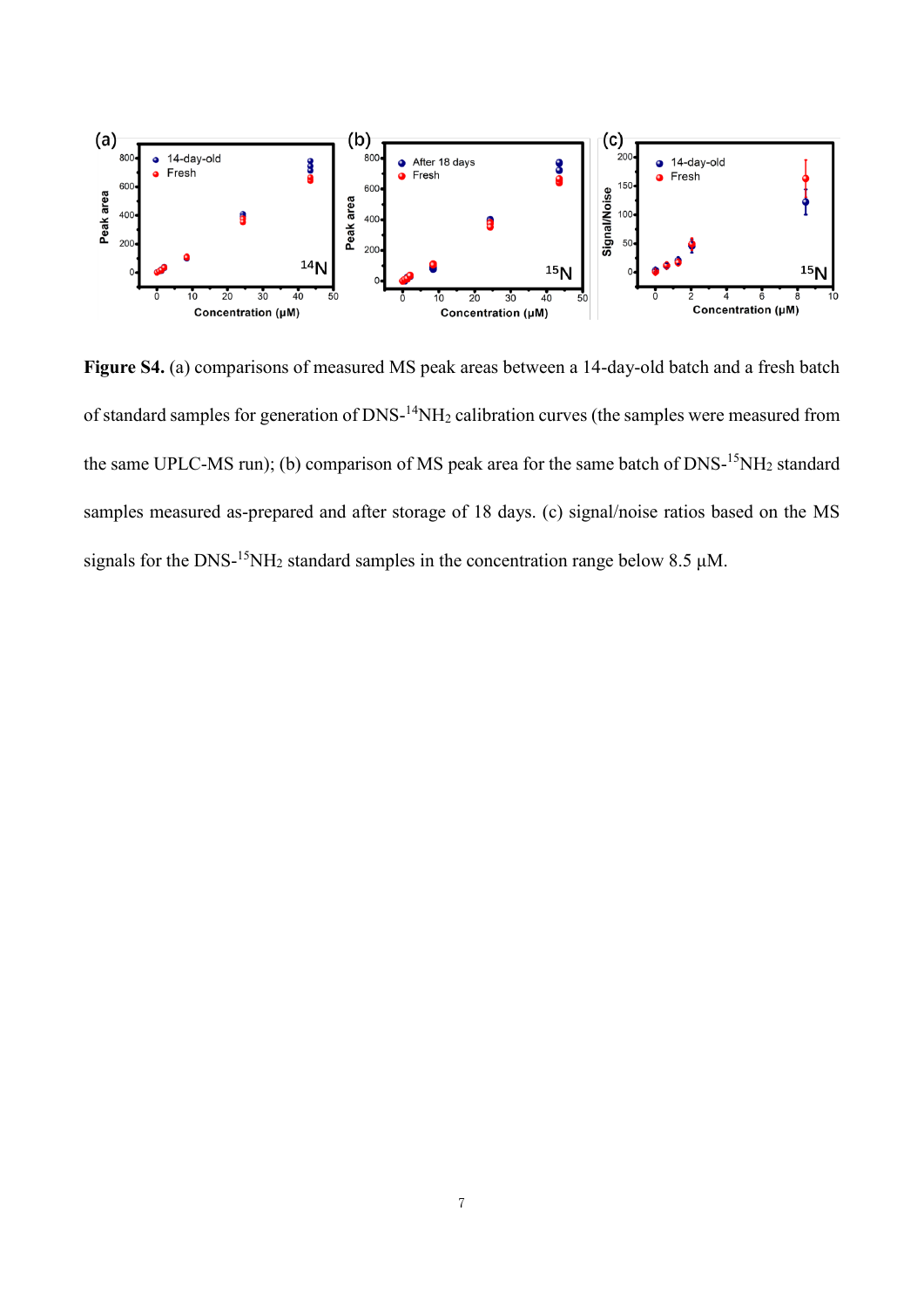| Age       | Curve    | <b>Slope</b> | <b>Intercept</b> | $\mathbb{R}^2$ |
|-----------|----------|--------------|------------------|----------------|
| $14$ -day | $^{14}N$ | 23.5         | 10.1             | 0.996          |
| $14$ -day | $^{15}N$ | 17.1         | $-9.1$           | 0.995          |
| Fresh     | $^{14}N$ | 26.3         | 19.7             | 0.997          |
| Fresh     | $^{15}N$ | 15.1         | $-2.1$           | 0.998          |

**Table S1.** Comparison of linear-fitting results between a 14-day-old batch and a fresh batch of standard samples for <sup>14</sup>N- or <sup>15</sup>N-ammonia calibration curves measured over the same UPLC-MS run.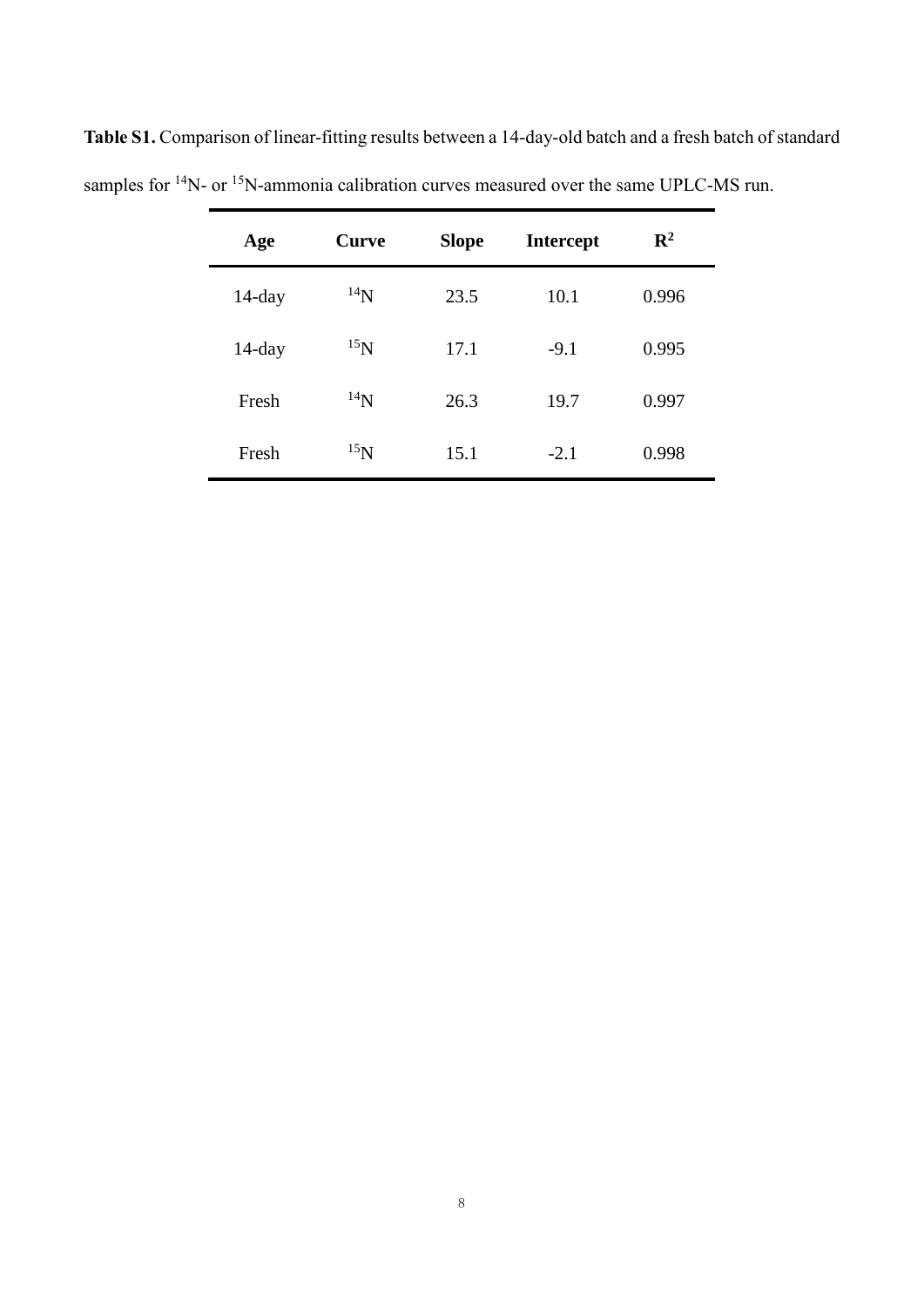

**Figure S5.** (a) Comparison of MS peak areas for five different samples obtained from the same aqueous ammonia solutions; (b) comparison of the use of glass and plastic vials for sample preparation